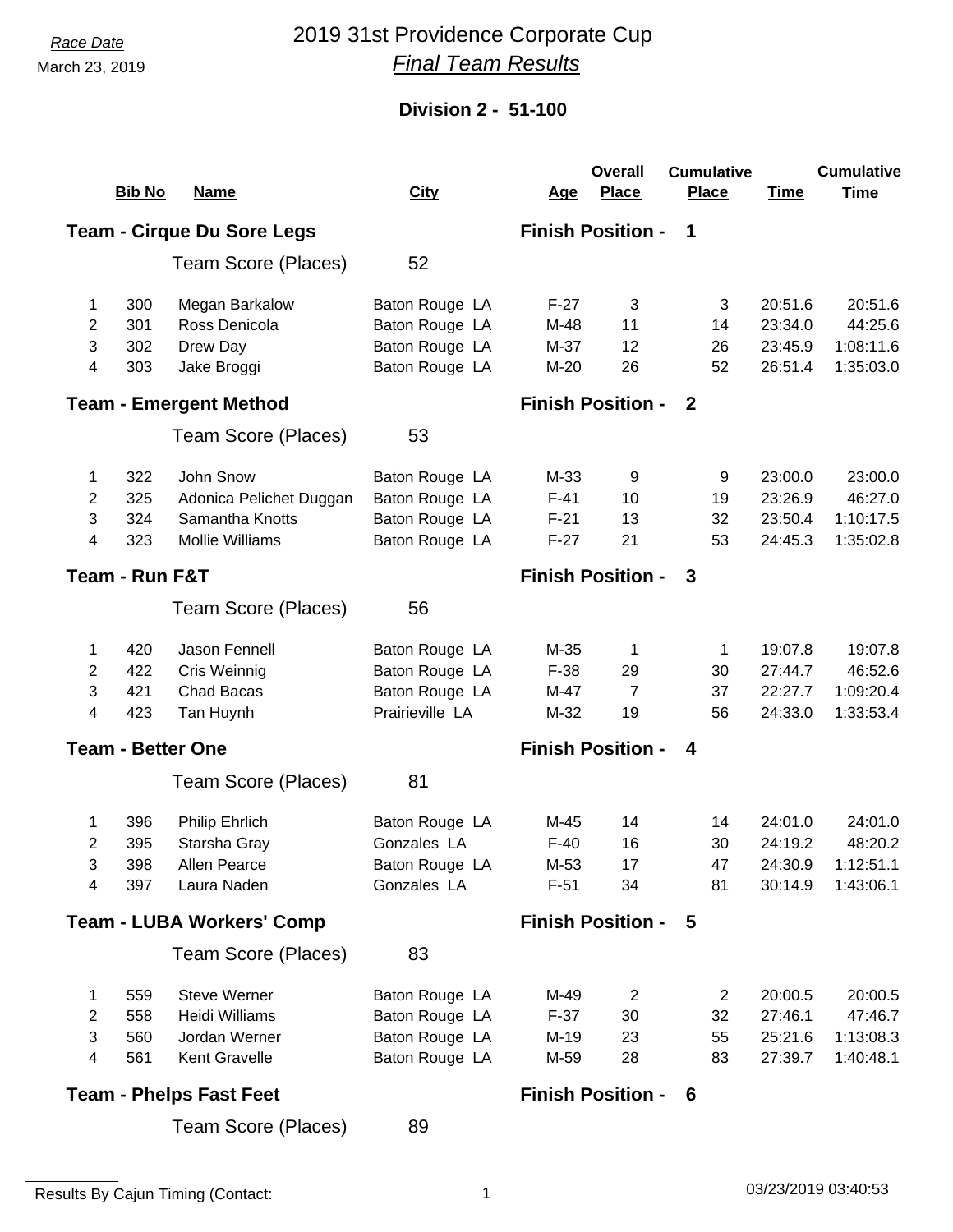## *Race Date* 2019 31st Providence Corporate Cup *Final Team Results*

### **Division 2 - 51-100**

|                                                                 |               |                                   |                   |            | <b>Overall</b>              | <b>Cumulative</b> |             | <b>Cumulative</b> |
|-----------------------------------------------------------------|---------------|-----------------------------------|-------------------|------------|-----------------------------|-------------------|-------------|-------------------|
|                                                                 | <b>Bib No</b> | <b>Name</b>                       | <b>City</b>       | <u>Age</u> | <b>Place</b>                | <b>Place</b>      | <b>Time</b> | <b>Time</b>       |
| <b>Team - Phelps Fast Feet</b><br><b>Finish Position -</b><br>6 |               |                                   |                   |            |                             |                   |             |                   |
|                                                                 |               | Team Score (Places)               | 89                |            |                             |                   |             |                   |
| 1                                                               | 796           | Ben Anderson                      | Baton Rouge LA    | $M-35$     | 6                           | 6                 | 22:26.2     | 22:26.2           |
| 2                                                               | 795           | Sarah Anderson                    | Baton Rouge LA    | $F-34$     | 22                          | 28                | 24:55.5     | 47:21.7           |
| 3                                                               | 797           | Ryan King                         | Baton Rouge LA    | M-31       | 20                          | 48                | 24:41.1     | 1:12:02.8         |
| 4                                                               | 798           | <b>Greg Stevens</b>               | Baton Rouge LA    | $M-41$     | 41                          | 89                | 32:57.8     | 1:45:00.6         |
|                                                                 |               | <b>Team - AWC Incorporated</b>    |                   |            | <b>Finish Position -</b>    | 7                 |             |                   |
|                                                                 |               | Team Score (Places)               | 102               |            |                             |                   |             |                   |
| 1                                                               | 108           | Jeremy Menter                     | Baton Rouge LA    | M-30       | 18                          | 18                | 24:31.3     | 24:31.3           |
| 2                                                               | 107           | Carol Rousseau                    | Baton Rouge LA    | $F-53$     | 25                          | 43                | 25:53.5     | 50:24.9           |
| 3                                                               | 106           | Randy Hamilton                    | Baton Rouge LA    | M-52       | 24                          | 67                | 25:47.8     | 1:16:12.7         |
| 4                                                               | 109           | Julius Beard                      | Baton Rouge LA    | M-38       | 35                          | 102               | 30:22.6     | 1:46:35.3         |
|                                                                 |               | Team - Keogh Cox 1                |                   |            | <b>Finish Position -</b>    | 8                 |             |                   |
|                                                                 |               | Team Score (Places)               | 119               |            |                             |                   |             |                   |
| 1                                                               | 533           | <b>Ed Stauss</b>                  | Baton Rouge LA    | M-57       | 5                           | 5                 | 22:15.6     | 22:15.6           |
| 2                                                               | 535           | Sydnee Menou                      | Baton Rouge LA    | $F-29$     | 36                          | 41                | 31:25.1     | 53:40.7           |
| 3                                                               | 534           | <b>Richard Wolff</b>              | Baton Rouge LA    | M-34       | 32                          | 73                | 28:46.7     | 1:22:27.5         |
| 4                                                               | 544           | Cyndi Kalenicki                   | Baton Rouge LA    | $F-54$     | 46                          | 119               | 37:31.1     | 1:59:58.7         |
|                                                                 |               | <b>Team - Sherwood Middle</b>     |                   |            | <b>Finish Position -</b>    | 9                 |             |                   |
|                                                                 |               | Team Score (Places)               | 147               |            |                             |                   |             |                   |
| 1                                                               | 882           | Sarah Williams                    | Baton Rouge LA    | $F-43$     | 33                          | 33                | 29:19.4     | 29:19.4           |
| 2                                                               | 953           | Clay Randolph                     | Baton Rouge LA    | M-39       | 38                          | 71                | 31:51.7     | 1:01:11.1         |
| 3                                                               | 880           | Amanda Ferguson                   | Baton Rouge LA    | $F-26$     | 37                          | 108               | 31:48.2     | 1:32:59.4         |
| 4                                                               | 881           | <b>Ashley Calix</b>               | Denham Springs LA | $F-25$     | 39                          | 147               | 31:53.1     | 2:04:52.5         |
| <b>Team - Team Amines</b>                                       |               |                                   |                   |            | <b>Finish Position - 10</b> |                   |             |                   |
|                                                                 |               | Team Score (Places)               | 161               |            |                             |                   |             |                   |
| 1                                                               | 284           | <b>Chris Markerson</b>            | Geismar LA        | M-55       | 27                          | 27                | 27:07.0     | 27:07.0           |
| 2                                                               | 281           | <b>Brandi Scivicque</b>           | Livingston LA     | $F-35$     | 47                          | 74                | 41:26.9     | 1:08:34.0         |
| 3                                                               | 283           | Ivan Williams                     | Baton Rouge LA    | M-43       | 42                          | 116               | 33:55.4     | 1:42:29.5         |
| 4                                                               | 282           | <b>Kurt Wintz</b>                 | Saint Gabriel LA  | $M-43$     | 45                          | 161               | 36:49.4     | 2:19:18.9         |
|                                                                 |               | <b>Team - Eco-Services Team 3</b> |                   |            | <b>Finish Position - 11</b> |                   |             |                   |

204 Team Score (Places)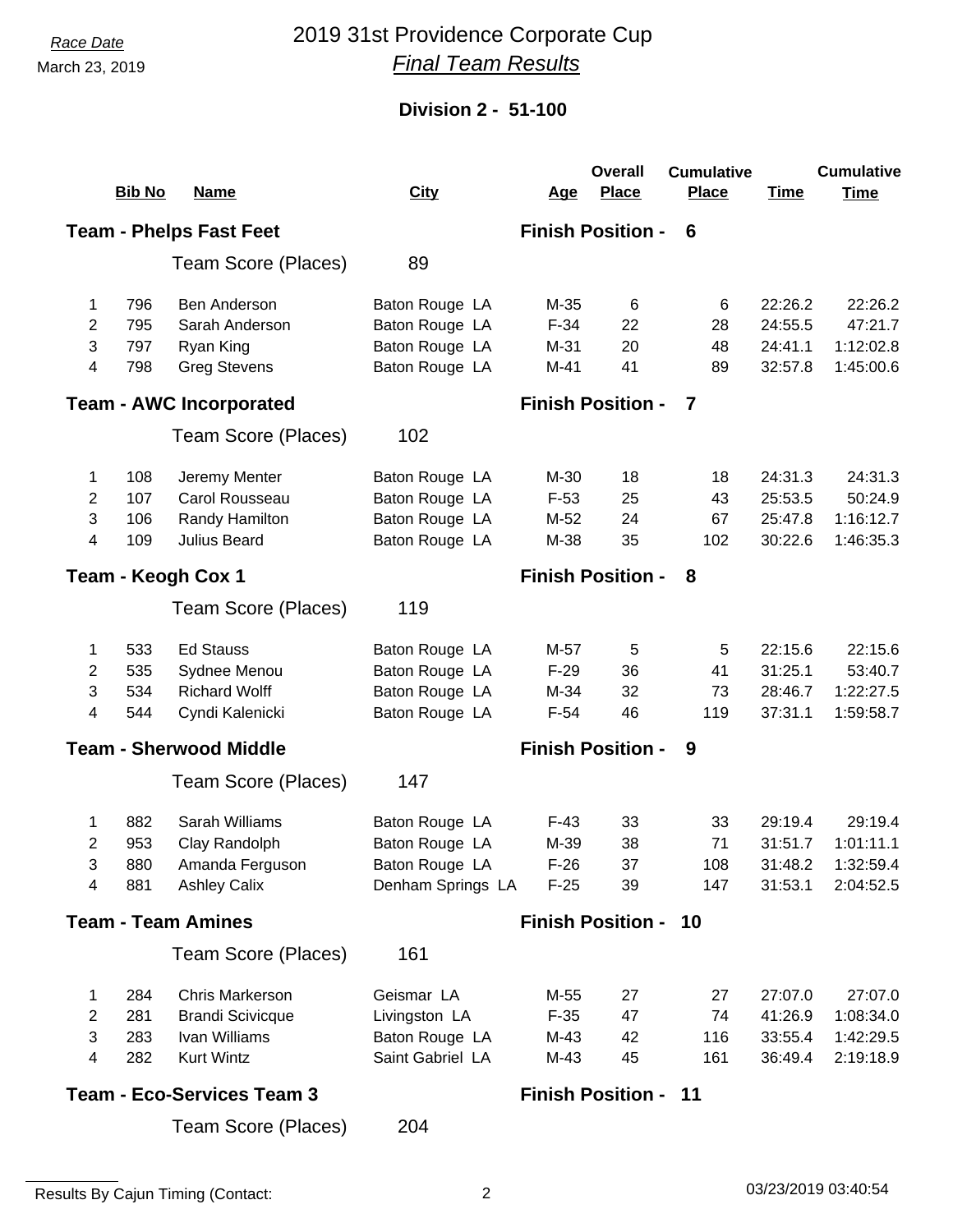## *Race Date* 2019 31st Providence Corporate Cup *Final Team Results*

### **Division 2 - 51-100**

|                                                                  |                                                             |                              |                               |            | <b>Overall</b>                | <b>Cumulative</b> |             | <b>Cumulative</b> |
|------------------------------------------------------------------|-------------------------------------------------------------|------------------------------|-------------------------------|------------|-------------------------------|-------------------|-------------|-------------------|
|                                                                  | <b>Bib No</b>                                               | <u>Name</u>                  | <b>City</b>                   | <u>Age</u> | <b>Place</b>                  | <b>Place</b>      | <b>Time</b> | <b>Time</b>       |
| <b>Team - Eco-Services Team 3</b><br><b>Finish Position - 11</b> |                                                             |                              |                               |            |                               |                   |             |                   |
|                                                                  |                                                             | Team Score (Places)          | 204                           |            |                               |                   |             |                   |
| 1                                                                | 319                                                         | Amy Barousse                 | Baton Rouge LA                | F-47       | 49                            | 49                | 46:14.9     | 46:14.9           |
| 2                                                                | 317                                                         | <b>Daniel Tate</b>           | Baton Rouge LA                | M-56       | 52                            | 101               | 50:42.8     | 1:36:57.7         |
| 3                                                                | 318                                                         | Angela Mire                  | Baton Rouge LA                | $F-37$     | 50                            | 151               | 49:58.3     | 2:26:56.1         |
| 4                                                                | 316                                                         | Nicole Ray                   | Baton Rouge LA                | $F-47$     | 53                            | 204               | 58:17.5     | 3:25:13.6         |
|                                                                  |                                                             | <b>Team - About the same</b> |                               |            | <b>Finish Position - Inc.</b> |                   |             |                   |
|                                                                  |                                                             | Team Score (Places)          | Inc.                          |            |                               |                   |             |                   |
| 1                                                                | 394                                                         | Lucas Patin                  | Baton Rouge LA                | M-35       | 48                            | 48                | 45:11.6     | 45:11.6           |
| 2                                                                | 393                                                         | Marie Ridgdell               | Ponchatoula LA                | $F-53$     | 54                            | 102               | 1:01:32.8   | 1:46:44.4         |
| 3                                                                | 391                                                         | Annette Rhodes               | Baton Rouge LA                | $F-40$     | 55                            | 157               | 1:01:32.9   | 2:48:17.4         |
|                                                                  | <b>Team - JUST FOR FUN</b><br><b>Finish Position - Inc.</b> |                              |                               |            |                               |                   |             |                   |
|                                                                  |                                                             | Team Score (Places)          | Inc.                          |            |                               |                   |             |                   |
| 1                                                                | 405                                                         | Kim Christina                | Hammond LA                    | $F-57$     | 56                            | 56                | 1:01:34.1   | 1:01:34.1         |
| $\overline{2}$                                                   | 404                                                         | Carla Compton                | Ponchatoula LA                | $F-60$     | 57                            | 113               | 1:02:09.2   | 2:03:43.4         |
| 3                                                                | 403                                                         | Liz Monk                     | Hammond LA                    | $F-42$     | 58                            | 171               | 1:02:41.5   | 3:06:25.0         |
|                                                                  |                                                             | <b>Team - Phelps Flyers</b>  | <b>Finish Position - Inc.</b> |            |                               |                   |             |                   |
|                                                                  |                                                             | Team Score (Places)          | Inc.                          |            |                               |                   |             |                   |
| 1                                                                | 802                                                         | <b>Trevor Haynes</b>         | Baton Rouge LA                | M-38       | 4                             | 4                 | 21:54.7     | 21:54.7           |
| 2                                                                | 800                                                         | <b>Emily Heltz</b>           | Baton Rouge LA                | $F-28$     | 40                            | 44                | 31:56.7     | 53:51.5           |
| 3                                                                | 801                                                         | Greg Reda                    | Baton Rouge LA                | $M-27$     | 8                             | 52                | 22:46.0     | 1:16:37.5         |
|                                                                  |                                                             | <b>Team - BETTER TWO</b>     |                               |            | <b>Finish Position - Inc.</b> |                   |             |                   |
|                                                                  |                                                             | Team Score (Places)          | Inc.                          |            |                               |                   |             |                   |
| 1                                                                | 399                                                         | Linh Tran                    | Baton Rouge LA                | M-38       | 15                            | 15                | 24:06.6     | 24:06.6           |
| $\overline{2}$                                                   | 402                                                         | Jessica Cavalier             | White Castle LA               | $F-28$     | 43                            | 58                | 35:55.5     | 1:00:02.1         |
| Team - Just for fun #2<br><b>Finish Position - Inc.</b>          |                                                             |                              |                               |            |                               |                   |             |                   |
|                                                                  |                                                             | Team Score (Places)          | Inc.                          |            |                               |                   |             |                   |
| 1                                                                | 409                                                         | <b>Mason Governale</b>       | Gonzales LA                   | M-19       | 31                            | 31                | 28:37.7     | 28:37.7           |
| $\overline{2}$                                                   | 410                                                         | Janice Burdette              | Baton Rouge LA                | $F-67$     | 44                            | 75                | 36:27.5     | 1:05:05.2         |